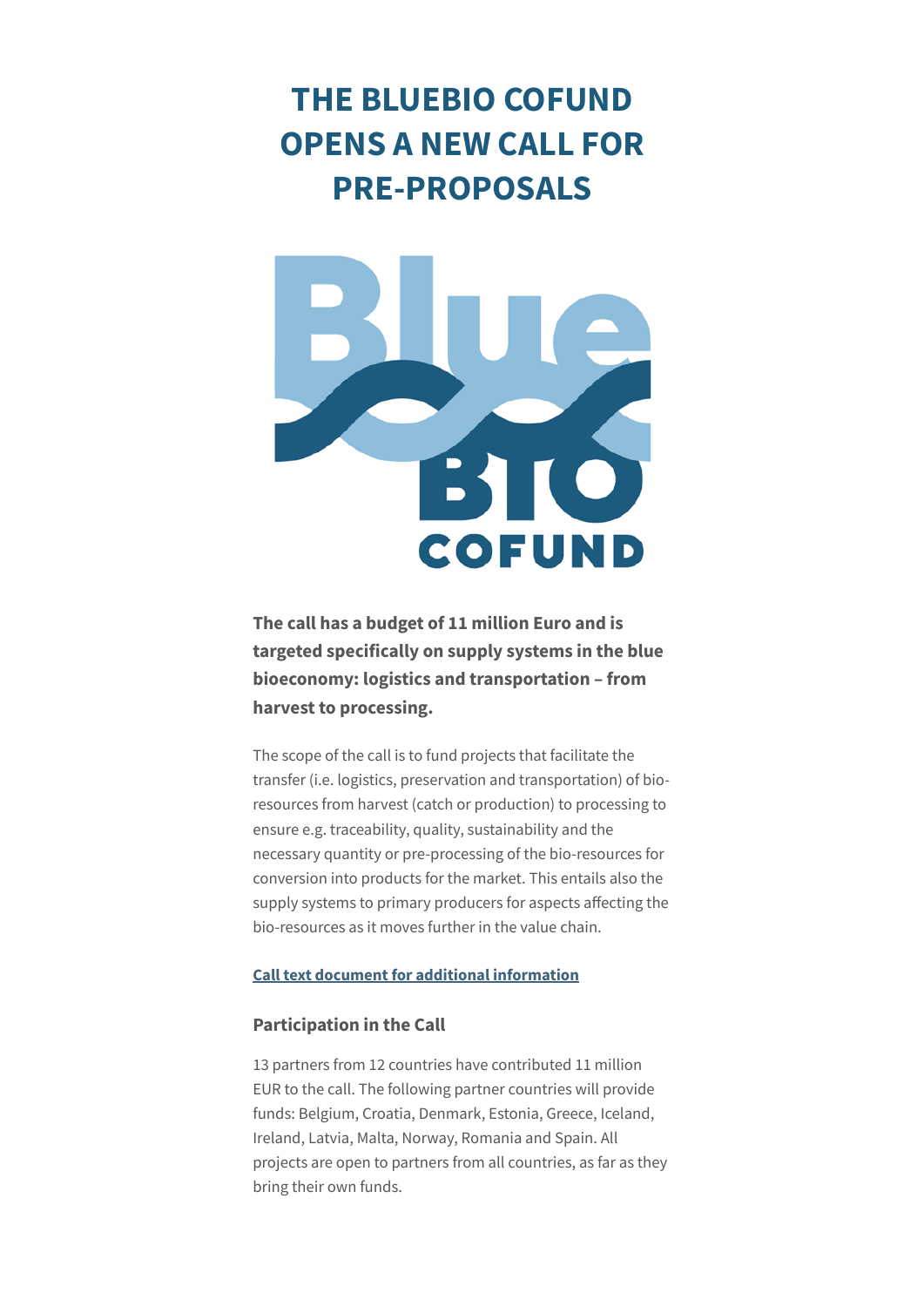Each project must include at least three partners from three countries and at least one industry partner.

*There is an option to find partners on European level:*

#### [Option 1](https://matis.createsend1.com/t/t-l-qydlujk-l-j/)

#### [Option 2](https://matis.createsend1.com/t/t-l-qydlujk-l-t/)

There is also a partnering platform included in the submission tool:

## [Partners Search](https://matis.createsend1.com/t/t-l-qydlujk-l-i/)

# Call Timeline

- 8 June: launch of the call
- 10 June: registration for the brokerage event on b2match is open
- 18 June: online brokerage event, part 1 (presentation of the call and submission tool, elevator pitches from potential applicants)
- 25 June: online brokerage event, part 2 (1:1 meetings between potential applicants on b2match)
- 14 September: submission deadline for pre-proposals

#### Brokerage Event

The brokerage event will be organised with b2match. There are presentations and meetings scheduled on June 18 and 25, 2020. Furthermore, the tool can be used to schedule more 1:1 meetings until September 14, 2020 (which is also the submission deadline for pre-proposals).

[BlueBio ERA-NET Additional Call Presentation and Brokerage](https://matis.createsend1.com/t/t-l-qydlujk-l-d/) Event

# **The closing date for pre-proposals is the 14th of Septmeber 2020.**

*An Animated Introduction to the BlueBioCofund*